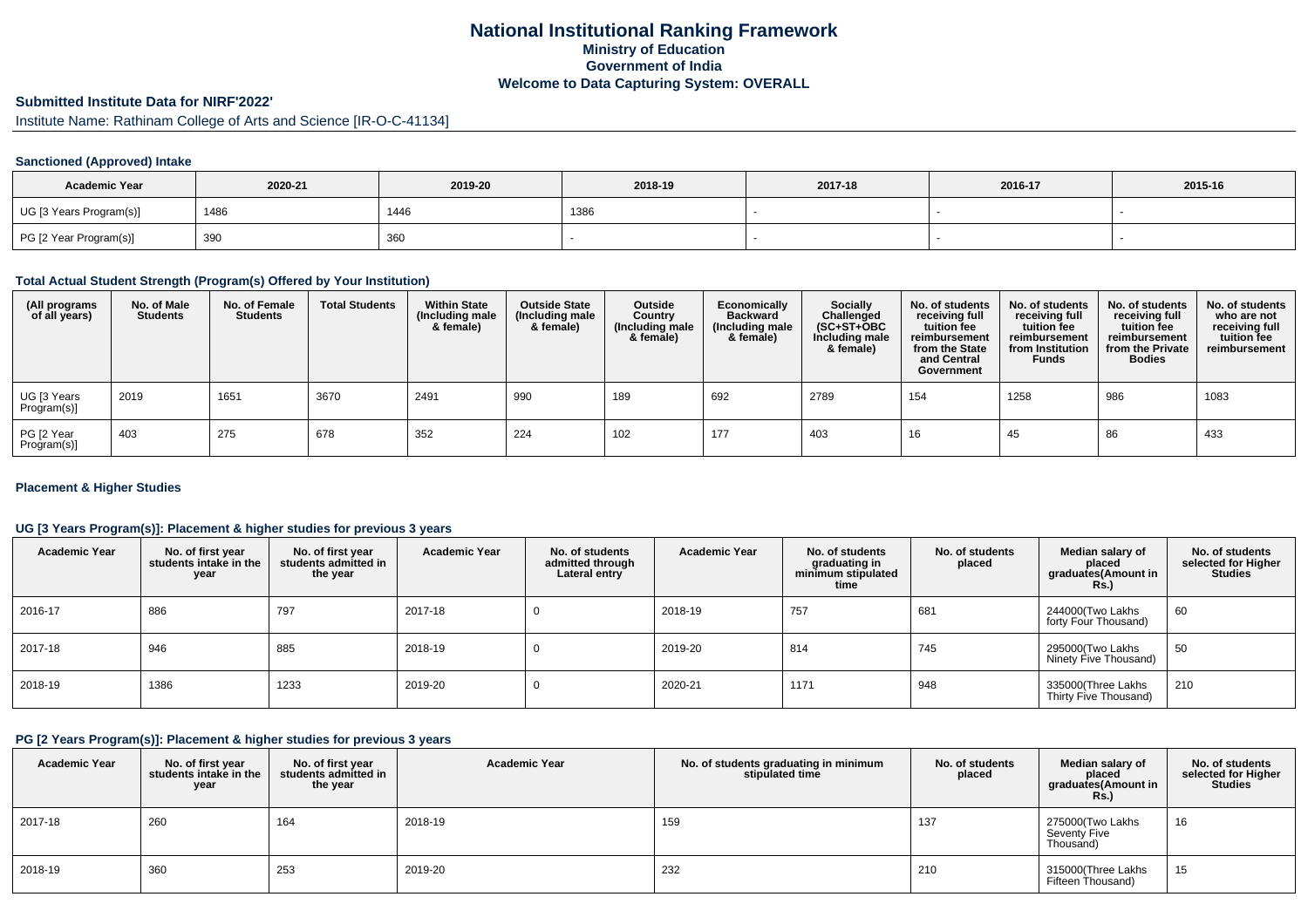| 2019-20 | าลค<br>ັບບປ | 270 | 000<br>2020-21 | 240 | 216 | ∟akhs<br>i i hree<br>Thousand) | $\overline{A}$ |
|---------|-------------|-----|----------------|-----|-----|--------------------------------|----------------|
|---------|-------------|-----|----------------|-----|-----|--------------------------------|----------------|

## **Ph.D Student Details**

| Ph.D (Student pursuing doctoral program till 2020-21 Students admitted in the academic year 2020-21 should not be entered here.) |                                                                                                                                  |                    |  |  |  |
|----------------------------------------------------------------------------------------------------------------------------------|----------------------------------------------------------------------------------------------------------------------------------|--------------------|--|--|--|
|                                                                                                                                  | <b>Total Students</b>                                                                                                            |                    |  |  |  |
| Full Time                                                                                                                        |                                                                                                                                  | 18                 |  |  |  |
| Part Time                                                                                                                        |                                                                                                                                  | 29                 |  |  |  |
|                                                                                                                                  | No. of Ph.D students graduated (including Integrated Ph.D)                                                                       |                    |  |  |  |
|                                                                                                                                  | 2020-21                                                                                                                          | 2019-20<br>2018-19 |  |  |  |
| Full Time                                                                                                                        |                                                                                                                                  |                    |  |  |  |
| Part Time                                                                                                                        |                                                                                                                                  | 2                  |  |  |  |
|                                                                                                                                  | PG (Student pursuing MD/MS/DNB program till 2020-21 Students admitted in the academic year 2021 - 22 should not be entered here) |                    |  |  |  |
|                                                                                                                                  | Number of students pursuing PG (MD/MS/DNB) program                                                                               |                    |  |  |  |
| No. of students Graduating in PG (MD/MS/DNB) program                                                                             |                                                                                                                                  |                    |  |  |  |
| 2020-21                                                                                                                          | 2019-20                                                                                                                          | 2018-19            |  |  |  |
|                                                                                                                                  |                                                                                                                                  |                    |  |  |  |

#### **Online Education**

| . Does all programs/courses were completed on time.                                             |                                                                                       | Yes                                                                                                                                                                                                                                                                                                                                                                                                                                                                                      |                                                |  |  |
|-------------------------------------------------------------------------------------------------|---------------------------------------------------------------------------------------|------------------------------------------------------------------------------------------------------------------------------------------------------------------------------------------------------------------------------------------------------------------------------------------------------------------------------------------------------------------------------------------------------------------------------------------------------------------------------------------|------------------------------------------------|--|--|
| 2. Measures taken to complete the syllabus of courses and programs.                             |                                                                                       | Microsoft Teams as a collaboration tool used for the conduct of online classes during the Lockdown. Without any delay, the<br>online classes were started. The exclusive Learning Management System - Rathinam Learning Hub was introduced to cope up<br>the learning process of the students. Through Learning hub, the materials along with video content were provided to the students.<br>Quiz, Assignment and Discussion Forum were available in the portal to assess the students. |                                                |  |  |
| 3. The period of delay in completion of syllabus (in months).                                   |                                                                                       |                                                                                                                                                                                                                                                                                                                                                                                                                                                                                          |                                                |  |  |
| 4. The period of delay in conducting exams (in months).                                         |                                                                                       |                                                                                                                                                                                                                                                                                                                                                                                                                                                                                          |                                                |  |  |
| <b>Portal Name</b>                                                                              | No, of students offered online courses which have credit<br>transferred to transcript | Total no, of online courses which have credit transferred<br>to the transcript                                                                                                                                                                                                                                                                                                                                                                                                           | Total no. of credits transferred to transcript |  |  |
| Swayam                                                                                          | 120                                                                                   |                                                                                                                                                                                                                                                                                                                                                                                                                                                                                          |                                                |  |  |
| 2265<br>Coursera                                                                                |                                                                                       | 375                                                                                                                                                                                                                                                                                                                                                                                                                                                                                      |                                                |  |  |
| 5. No. of courses developed and available online on Swayam platform by your institution faculty |                                                                                       |                                                                                                                                                                                                                                                                                                                                                                                                                                                                                          |                                                |  |  |

## **Financial Resources: Utilised Amount for the Capital expenditure for previous 3 years**

| 2020-21<br><b>Academic Year</b> |                                                                                                      | 2019-20                                                                    | 2018-19                                                                       |  |  |  |  |  |  |  |
|---------------------------------|------------------------------------------------------------------------------------------------------|----------------------------------------------------------------------------|-------------------------------------------------------------------------------|--|--|--|--|--|--|--|
|                                 | <b>Utilised Amount</b>                                                                               | <b>Utilised Amount</b>                                                     | <b>Utilised Amount</b>                                                        |  |  |  |  |  |  |  |
|                                 | Annual Capital Expenditure on Academic Activities and Resources (excluding expenditure on buildings) |                                                                            |                                                                               |  |  |  |  |  |  |  |
| Library                         | 3685452 (Thirty Six Lakhs Eighty Five Thousand four hundred<br>and fifty two)                        | 3145645 (Thirty one lakh forty five thousand six hundred and<br>forty five | 2743183 (twenty seven lakh forty three thousand one hundred and eighty three) |  |  |  |  |  |  |  |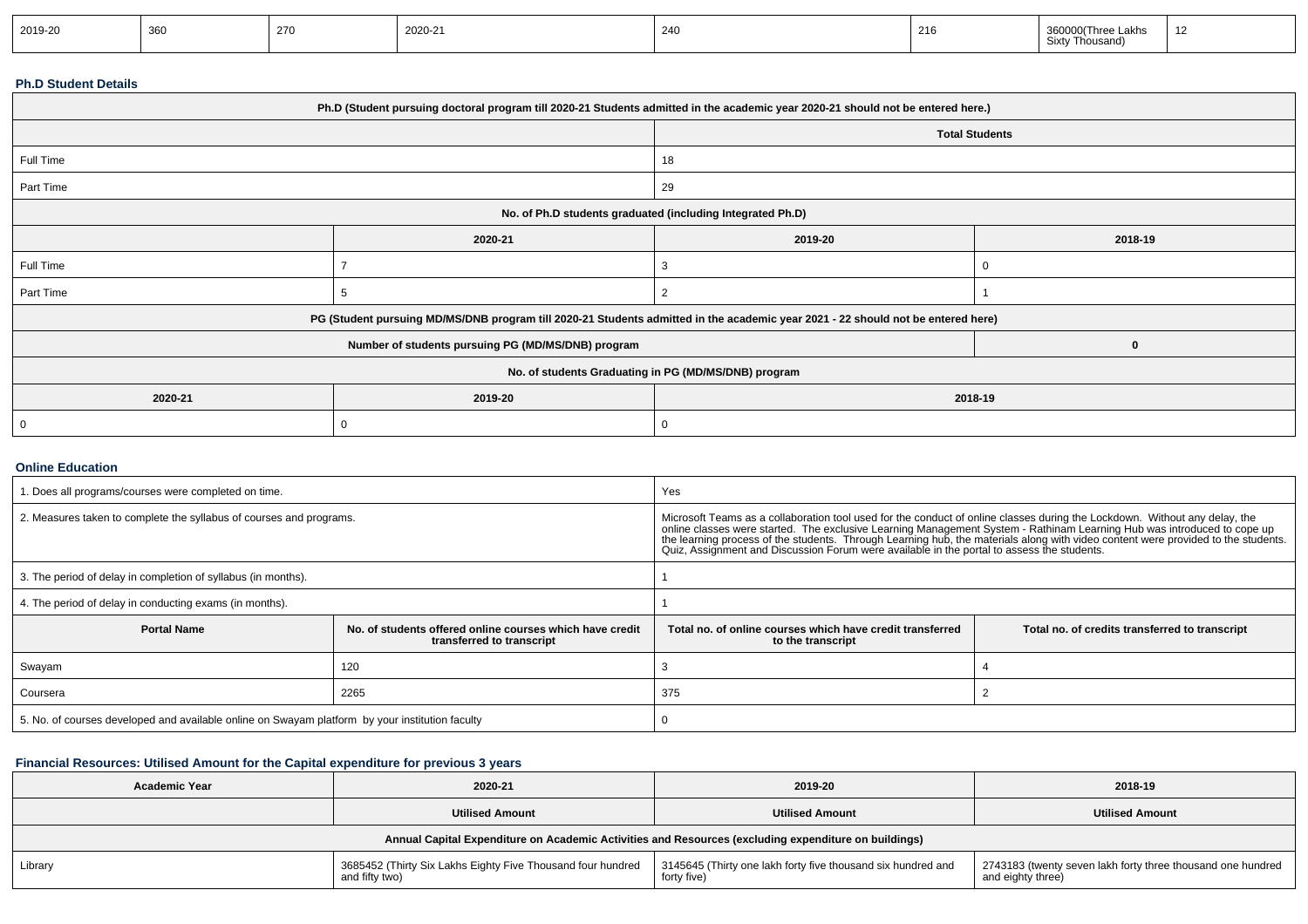| New Equipment for Laboratories                             | 10259885 (One Crore two lakhs fifty nine thousand eight | 7589600 (Seventy Five Lakhs Eighty Nine Thousand and six   | 4284728 (Forty two lakh eighty four thousand seven hundred    |
|------------------------------------------------------------|---------------------------------------------------------|------------------------------------------------------------|---------------------------------------------------------------|
|                                                            | hundred and eighty five)                                | hundred)                                                   | and twenty eight)                                             |
| <b>Engineering Workshops</b>                               | $0$ (zero)                                              | $0$ (zero)                                                 | 0 (zero)                                                      |
| Other expenditure on creation of Capital Assets (excluding | 21507892 (Two crore fifteen lakh seven thousand eight   | 16542100 (One Crore Sixty Five Lakh forty two thousand and | 13104216 (one crore thirty one lakh four thousand two hundred |
| expenditure on Land and Building)                          | hundred and ninety two)                                 | one hundred)                                               | and sixteen)                                                  |

### **Financial Resources: Utilised Amount for the Operational expenditure for previous 3 years**

| <b>Academic Year</b>                                                                                                                                                                            | 2020-21                                                                                     | 2019-20                                                                               | 2018-19                                                                                 |  |  |  |  |  |
|-------------------------------------------------------------------------------------------------------------------------------------------------------------------------------------------------|---------------------------------------------------------------------------------------------|---------------------------------------------------------------------------------------|-----------------------------------------------------------------------------------------|--|--|--|--|--|
|                                                                                                                                                                                                 | <b>Utilised Amount</b>                                                                      | <b>Utilised Amount</b>                                                                | <b>Utilised Amount</b>                                                                  |  |  |  |  |  |
| <b>Annual Operational Expenditure</b>                                                                                                                                                           |                                                                                             |                                                                                       |                                                                                         |  |  |  |  |  |
| Salaries (Teaching and Non Teaching staff)                                                                                                                                                      | 74685216 (Seven Crore forty six lakh eighty five thousand two<br>hundred and sixteen)       | 69251200 (six crore ninety two lakh fifty one thousand and two<br>hundred)            | 63186965 (six crore thirty one lakh eighty six thousand nine<br>hundred and sixty five) |  |  |  |  |  |
| Maintenance of Academic Infrastructure or consumables and<br>other running expenditures (excluding maintenance of hostels<br>and allied services, rent of the building, depreciation cost, etc) | 22565478 (Two crore twenty five lakh sixty five thousand four<br>hundred and seventy eight) | 18545780 (one crore eighty five lakh forty five thousand seven<br>hundred and eighty) | 15851740 (one crore fifty eight lakh fifty one thousand seven<br>hundred and forty)     |  |  |  |  |  |
| Seminars/Conferences/Workshops                                                                                                                                                                  | 8545122 (Eighty five lakh forty five thousand one hundred and<br>twenty two)                | 7586452 (Seventy five lakh eighty six thousand four hundred<br>and fifty two)         | 6098514 (Sixty lakh ninety eight thousand five hundred and<br>fourteen)                 |  |  |  |  |  |

#### **IPR**

| Calendar year            | 2020 | 2019 | 2018 |
|--------------------------|------|------|------|
| No. of Patents Published |      |      |      |
| No. of Patents Granted   |      |      |      |

## **Sponsored Research Details**

| <b>Financial Year</b>                    | 2020-21                                           | 2019-20                              | 2018-19                       |
|------------------------------------------|---------------------------------------------------|--------------------------------------|-------------------------------|
| Total no. of Sponsored Projects          |                                                   |                                      |                               |
| Total no. of Funding Agencies            |                                                   |                                      |                               |
| Total Amount Received (Amount in Rupees) | 8956500                                           | 9625000                              | 8456000                       |
| Amount Received in Words                 | Eighty Nine Lakhs Fifty Six thousand five hundred | Ninety Six Lakh Twenty Five Thousand | Eighty Four Lakh Six Thousand |

## **Consultancy Project Details**

| <b>Financial Year</b>                    | 2020-21                             | 2019-20                               | 2018-19                              |
|------------------------------------------|-------------------------------------|---------------------------------------|--------------------------------------|
| Total no. of Consultancy Projects        |                                     |                                       |                                      |
| Total no. of Client Organizations        |                                     |                                       |                                      |
| Total Amount Received (Amount in Rupees) | 3956000                             | 4786000                               | 5985000                              |
| Amount Received in Words                 | Thirty Nine Lakh Fifty Six Thousand | Forty Seven Lakhs eighty Six thousand | fifty Nine Lakh Eighty Five Thousand |

## **Executive Development Program/Management Development Programs**

| Einan<br>Financial Year | 2020-21 | 2019-20 | 2018-19 |
|-------------------------|---------|---------|---------|
|-------------------------|---------|---------|---------|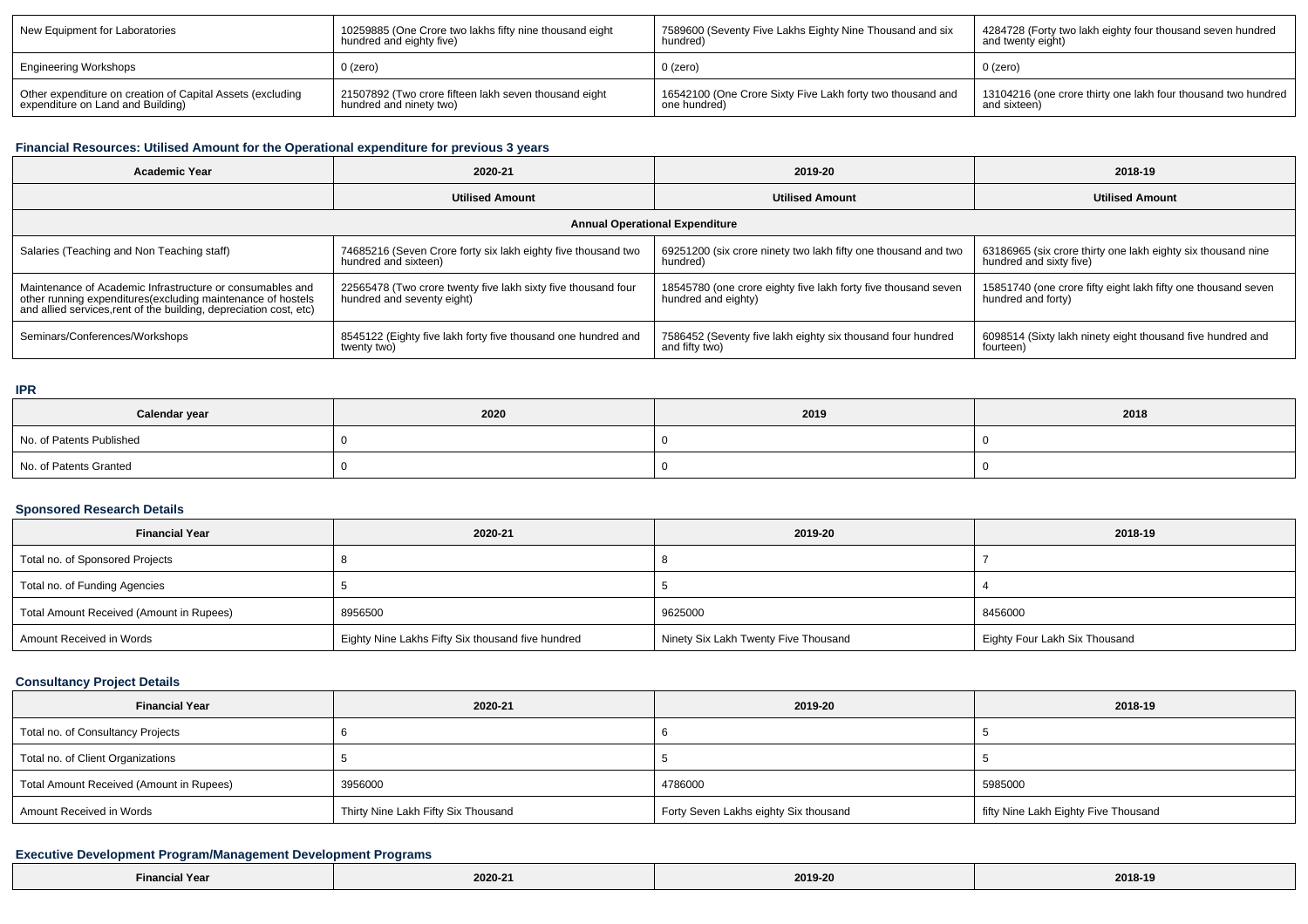| Total no. of Executive Development Programs/ Management<br>Development Programs   |                                |                            |                              |
|-----------------------------------------------------------------------------------|--------------------------------|----------------------------|------------------------------|
| Total no. of Participants                                                         | 185                            | 235                        | 320                          |
| Total Annual Earnings (Amount in Rupees)(Excluding Lodging<br>& Boarding Charges) | 1156000                        | 1250000                    | 1045000                      |
| Total Annual Earnings in Words                                                    | Eleven Lakh fifty six Thousand | Twelve Lakh Fifty Thousand | Ten Lakh Forty Five Thousand |

## **PCS Facilities: Facilities of physically challenged students**

| 1. Do your institution buildings have Lifts/Ramps?                                                                                                         | Yes, more than 80% of the buildings |
|------------------------------------------------------------------------------------------------------------------------------------------------------------|-------------------------------------|
| 2. Do your institution have provision for walking aids, including wheelchairs and transportation from one building to another for<br>handicapped students? | Yes                                 |
| 3. Do your institution buildings have specially designed toilets for handicapped students?                                                                 | Yes, more than 80% of the buildings |

## **Accreditation**

#### **NBA Accreditation**

| ∴ Ones your institute have a valid NBA Accu<br>-----<br>creditation? | <b>NO</b> |
|----------------------------------------------------------------------|-----------|
|----------------------------------------------------------------------|-----------|

#### **NAAC Accreditation**

| 1. Does your institute have a valid NAAC Accreditation? |            | <b>YES</b>                |      |  |  |
|---------------------------------------------------------|------------|---------------------------|------|--|--|
| Valid from                                              |            | Valid upto<br><b>CGPA</b> |      |  |  |
| 25-05-2016                                              | 24-05-2021 |                           | 3.12 |  |  |

## **Faculty Details**

| Srno           | <b>Name</b>         | Age | Designation                | Gender | Qualification | <b>Experience (In</b><br>Months) | <b>Currently working</b><br>with institution? | <b>Joining Date</b> | <b>Leaving Date</b>      | <b>Association type</b> |
|----------------|---------------------|-----|----------------------------|--------|---------------|----------------------------------|-----------------------------------------------|---------------------|--------------------------|-------------------------|
|                | <b>BALGIS ANBIA</b> | 36  | <b>Assistant Professor</b> | Female | Ph.D          | 64                               | Yes                                           | 06-06-2018          | $\overline{\phantom{a}}$ | Regular                 |
| $\overline{2}$ | DIVYA T             | 26  | <b>Assistant Professor</b> | Female | M.Sc.         | 40                               | Yes                                           | 07-01-2019          | $\sim$                   | Regular                 |
| 3              | JEELAN BASHA J      | 36  | <b>Assistant Professor</b> | Male   | Ph.D          | 130                              | Yes                                           | 10-08-2020          | $\overline{\phantom{a}}$ | Regular                 |
| 4              | <b>JIJISHA R</b>    | 31  | <b>Assistant Professor</b> | Female | M.Sc.         | 20                               | Yes                                           | 01-04-2020          | $\sim$                   | Regular                 |
| 5              | Keerthana S         | 24  | <b>Assistant Professor</b> | Female | M.Sc.         | 30                               | Yes                                           | 06-07-2019          | $\overline{\phantom{a}}$ | Regular                 |
| 6              | <b>RAMAKRISHNAN</b> | 33  | <b>Assistant Professor</b> | Male   | Ph.D          | 42                               | Yes                                           | 03-01-2021          | $\overline{\phantom{a}}$ | Regular                 |
| 7              | S Greeshma          | 24  | <b>Assistant Professor</b> | Female | M.Sc.         | 18                               | Yes                                           | 06-08-2020          | $\overline{\phantom{a}}$ | Regular                 |
| 8              | A ANUSHA            | 24  | <b>Assistant Professor</b> | Female | M.COM         | 17                               | Yes                                           | 10-02-2020          | $\overline{\phantom{a}}$ | Regular                 |
| 9              | A B ALAGUHARANI     | 23  | <b>Assistant Professor</b> | Female | M.A           | 11                               | Yes                                           | 18-08-2020          | $\sim$                   | Regular                 |
| 10             | A Balaji Prabhu     | 35  | <b>Assistant Professor</b> | Male   | MBA           | 51                               | Yes                                           | 14-08-2020          | $\sim$                   | Regular                 |
| 11             | A DIVYA             | 27  | <b>Assistant Professor</b> | Female | M.Sc.         | 68                               | Yes                                           | 05-02-2018          | $\overline{\phantom{a}}$ | Regular                 |
| 12             | A Manjula Devi      | 30  | <b>Assistant Professor</b> | Female | M.Sc.         | 30                               | Yes                                           | 03-01-2021          | $\overline{\phantom{a}}$ | Regular                 |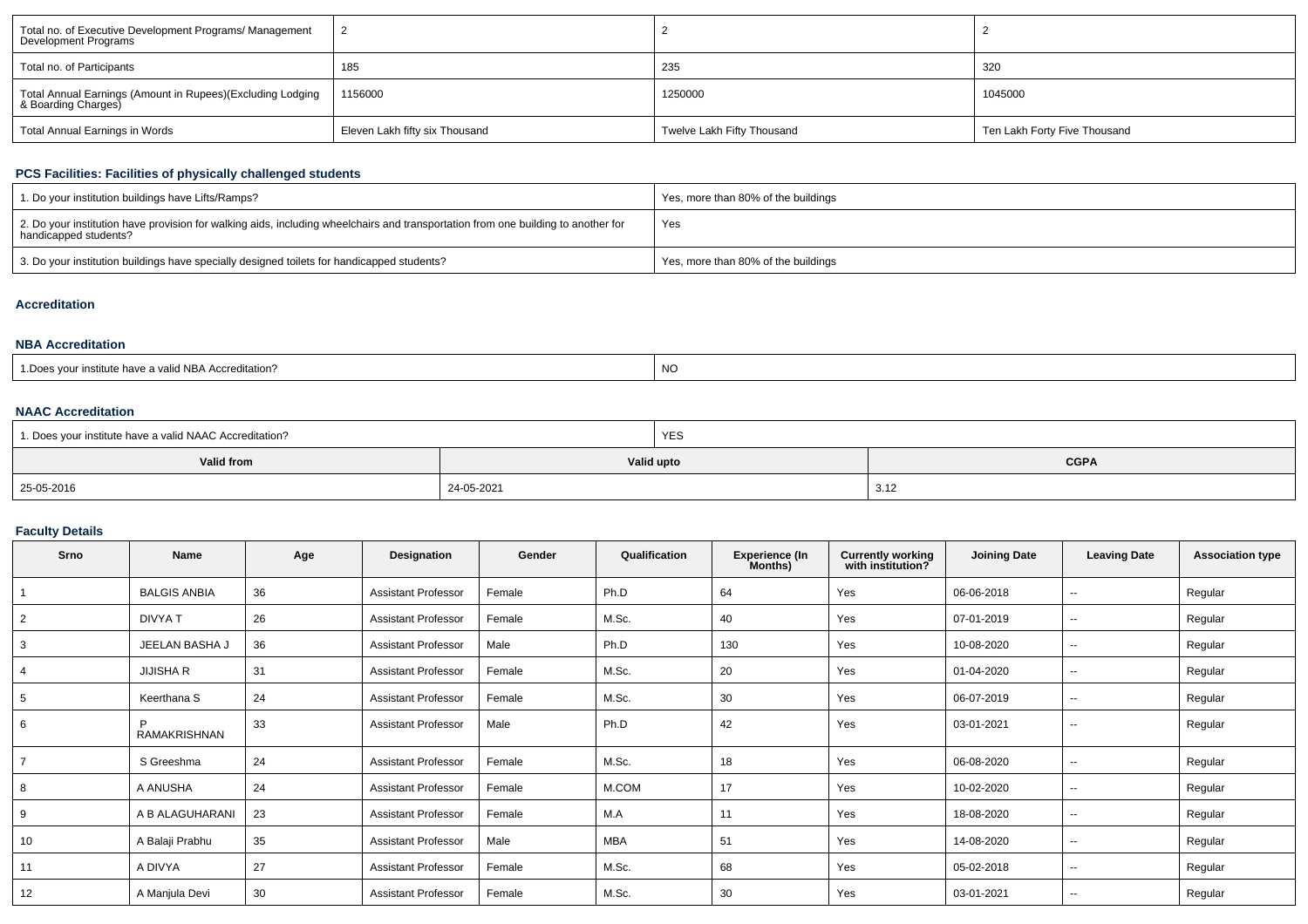| 13 | A Mary Diana                           | 38 | <b>Assistant Professor</b> | Female | Ph.D       | 86  | Yes | 14-11-2016 | $\sim$                   | Regular |
|----|----------------------------------------|----|----------------------------|--------|------------|-----|-----|------------|--------------------------|---------|
| 14 | A NITHYA                               | 34 | <b>Assistant Professor</b> | Female | Ph.D       | 60  | Yes | 13-08-2020 | $\sim$                   | Regular |
| 15 | A Prakash                              | 23 | <b>Assistant Professor</b> | Male   | M.Sc.      | 10  | Yes | 16-09-2020 | Ξ.                       | Regular |
| 16 | A PRAKASH                              | 30 | <b>Assistant Professor</b> | Male   | M. Phil    | 55  | Yes | 10-12-2020 | $\sim$                   | Regular |
| 17 | A S R Sulthana                         | 35 | <b>Assistant Professor</b> | Female | M. Phil    | 120 | Yes | 18-11-2019 | $\overline{a}$           | Regular |
| 18 | A Saravana Kumar                       | 37 | <b>Assistant Professor</b> | Male   | Ph.D       | 170 | Yes | 02-02-2017 | Ξ.                       | Regular |
| 19 | A SATHYAPRIYA                          | 30 | <b>Assistant Professor</b> | Female | Ph.D       | 10  | Yes | 13-09-2020 | $\sim$                   | Regular |
| 20 | A Sivakumar                            | 37 | <b>Assistant Professor</b> | Male   | Ph.D       | 202 | Yes | 10-06-2005 | $\sim$                   | Regular |
| 21 | Ajith kumar A                          | 26 | <b>Assistant Professor</b> | Male   | MSc(IT)    | 62  | Yes | 13-08-2018 | Ξ.                       | Regular |
| 22 | AMUTHA DEVI                            | 39 | <b>Assistant Professor</b> | Female | <b>NET</b> | 65  | Yes | 01-06-2018 | $\sim$                   | Regular |
| 23 | Anand Babu P                           | 31 | <b>Assistant Professor</b> | Male   | <b>MCA</b> | 60  | Yes | 23-12-2014 | --                       | Regular |
| 24 | Anandajothi V                          | 45 | <b>Assistant Professor</b> | Female | M.A        | 100 | Yes | 10-06-2016 | Ξ.                       | Regular |
| 25 | Anisha Devi K                          | 34 | <b>Assistant Professor</b> | Female | M.Sc.      | 100 | Yes | 13-06-2016 | $\sim$                   | Regular |
| 26 | ANU RANJANI                            | 29 | <b>Assistant Professor</b> | Female | M.Sc.      | 40  | Yes | 14-07-2017 | $\sim$                   | Regular |
| 27 | Aravindh S                             | 28 | <b>Assistant Professor</b> | Male   | M.Sc.      | 38  | Yes | 01-10-2019 | Ξ.                       | Regular |
| 28 | Arivazhagan S                          | 33 | <b>Assistant Professor</b> | Male   | MBA        | 84  | Yes | 26-12-2012 | $\sim$                   | Regular |
| 29 | ARUN RAAJ                              | 32 | <b>Assistant Professor</b> | Male   | MBA        | 68  | Yes | 01-07-2020 | --                       | Regular |
| 30 | ARUNA K K                              | 38 | <b>Assistant Professor</b> | Female | Ph.D       | 50  | Yes | 12-04-2020 | ۰.                       | Regular |
| 31 | Arut Geevitha G                        | 36 | <b>Assistant Professor</b> | Female | M.Sc.      | 118 | Yes | 06-12-2017 | $\sim$                   | Regular |
| 32 | <b>ASHMIS</b>                          | 44 | <b>Assistant Professor</b> | Female | Ph.D       | 40  | Yes | 01-04-2020 | $\sim$                   | Regular |
| 33 | <b>B Ananda Kumar</b>                  | 43 | <b>Assistant Professor</b> | Male   | M. Phil    | 86  | Yes | 18-05-2015 | $\sim$                   | Regular |
| 34 | <b>B</b> Jeevithapriya                 | 26 | <b>Assistant Professor</b> | Female | M. Phil    | 18  | Yes | 24-08-2019 | $\sim$                   | Regular |
| 35 | <b>B</b> Pavithra                      | 22 | <b>Assistant Professor</b> | Female | M.COM      | 4   | Yes | 31-03-2021 | $\overline{\phantom{a}}$ | Regular |
| 36 | <b>B</b> Prakash                       | 30 | <b>Assistant Professor</b> | Male   | Ph.D       | 14  | Yes | 09-11-2019 | ۰.                       | Regular |
| 37 | <b>BAYAS AHAMED</b><br><b>SULAIMAN</b> | 23 | <b>Assistant Professor</b> | Male   | M.Sc.      | 11  | Yes | 09-08-2020 | $\sim$                   | Regular |
| 38 | <b>BHAKKYARAJ M</b>                    | 34 | <b>Assistant Professor</b> | Male   | M. Phil    | 25  | Yes | 01-04-2020 | $\sim$                   | Regular |
| 39 | <b>BRADHAM</b>                         | 40 | <b>Assistant Professor</b> | Female | Ph.D       | 40  | Yes | 04-12-2020 | ц.                       | Regular |
| 40 | BrindhaDevi S                          | 29 | Assistant Professor        | Female | M. Phil    | 87  | Yes | 16-11-2016 | $\sim$                   | Regular |
| 41 | C CHESINTHA                            | 24 | <b>Assistant Professor</b> | Female | M. Phil    | 10  | Yes | 06-09-2020 | ц.                       | Regular |
| 42 | C CHITHRA DEVI                         | 25 | <b>Assistant Professor</b> | Female | M.Sc.      | 8   | Yes | 22-11-2020 | $\sim$                   | Regular |
| 43 | C K SRUTHI                             | 29 | <b>Assistant Professor</b> | Female | M.COM      | 11  | Yes | 06-12-2020 | ш.                       | Regular |
| 44 | C KANAGARAJ                            | 38 | <b>Assistant Professor</b> | Male   | Ph.D       | 72  | Yes | 08-06-2018 | ц.                       | Regular |
| 45 | CHANDINI<br>SULTANA SYED               | 30 | <b>Assistant Professor</b> | Female | Ph.D       | 30  | Yes | 07-09-2020 | $\sim$                   | Regular |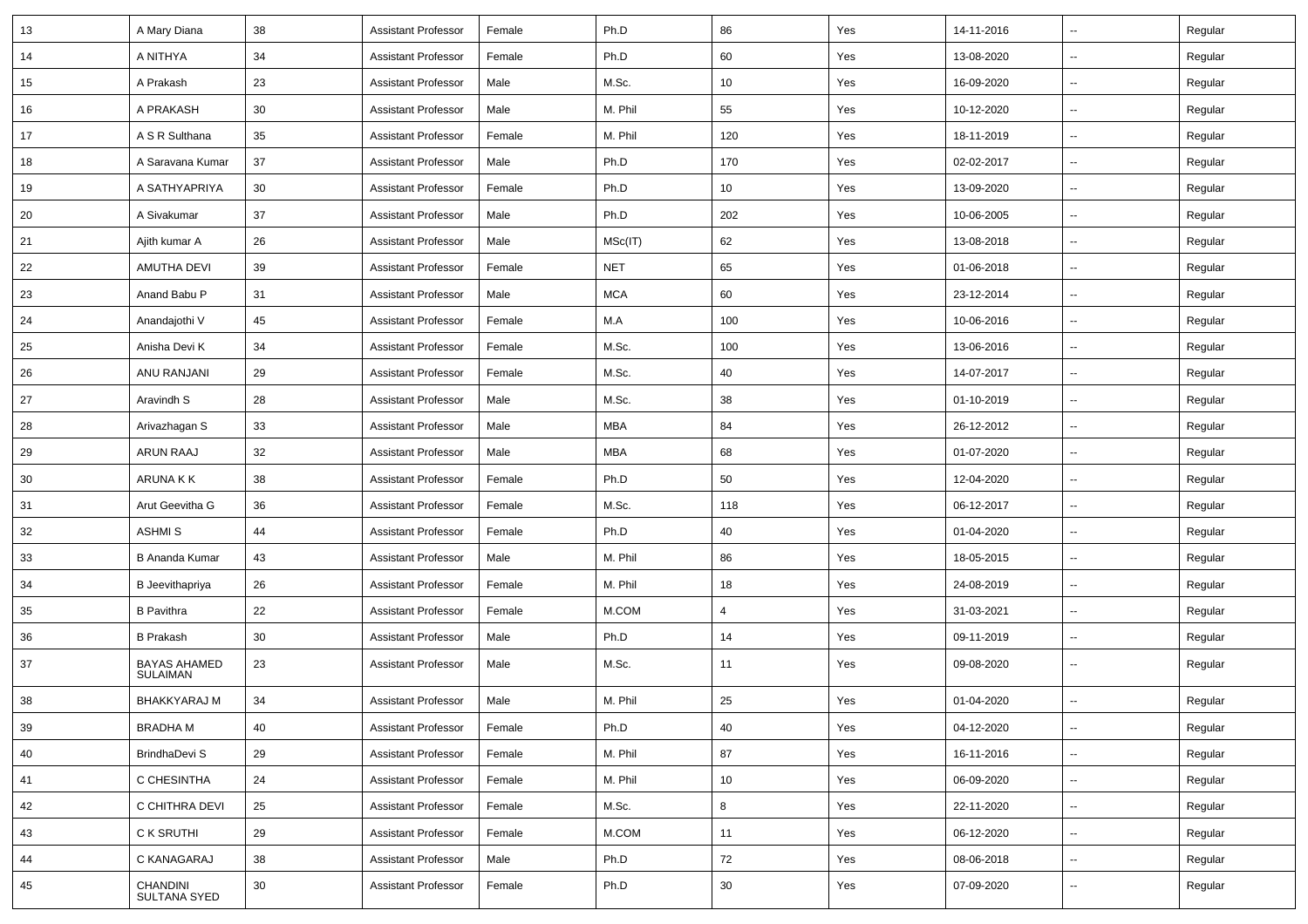| 46 | D Jeyanthi Prasanna                 | 39 | <b>Assistant Professor</b> | Female | Ph.D                              | 154 | Yes | 01-11-2012 | $\sim$                   | Regular |
|----|-------------------------------------|----|----------------------------|--------|-----------------------------------|-----|-----|------------|--------------------------|---------|
| 47 | D Ramprakash                        | 44 | <b>Assistant Professor</b> | Male   | <b>MBA</b>                        | 40  | Yes | 23-09-2020 | $\overline{\phantom{a}}$ | Regular |
| 48 | Deepak Sounder R                    | 31 | <b>Assistant Professor</b> | Male   | <b>MBA</b>                        | 91  | Yes | 20-11-2018 | $\overline{\phantom{a}}$ | Regular |
| 49 | Deepika                             | 24 | <b>Assistant Professor</b> | Female | M.Sc.                             | 38  | Yes | 18-07-2019 | $\overline{\phantom{a}}$ | Regular |
| 50 | DHANAJEYAN G                        | 33 | <b>Assistant Professor</b> | Male   | M.COM                             | 44  | Yes | 20-05-2020 | $\overline{\phantom{a}}$ | Regular |
| 51 | Dhanalakshmi A                      | 36 | <b>Assistant Professor</b> | Female | M.Sc.                             | 142 | Yes | 23-09-2019 | $\sim$                   | Regular |
| 52 | Dhanaraj V T                        | 38 | <b>Assistant Professor</b> | Male   | Ph.D                              | 208 | Yes | 16-07-2012 | $\sim$                   | Regular |
| 53 | Dhinakaran S                        | 39 | <b>Assistant Professor</b> | Male   | Ph.D                              | 198 | Yes | 07-07-2008 | $\sim$                   | Regular |
| 54 | Dr A Kabilathbegam                  | 44 | <b>Assistant Professor</b> | Female | Ph.D                              | 24  | Yes | 17-08-2020 | $\overline{\phantom{a}}$ | Regular |
| 55 | E KAMATCHI<br>MUTHULAKSHMI          | 37 | <b>Assistant Professor</b> | Female | M. Phil                           | 122 | Yes | 06-09-2020 | $\overline{\phantom{a}}$ | Regular |
| 56 | E LAKSHMIPRIYA                      | 24 | <b>Assistant Professor</b> | Female | M.Sc.                             | 17  | Yes | 15-02-2020 | $\sim$                   | Regular |
| 57 | E LAVANYA                           | 22 | <b>Assistant Professor</b> | Female | M.Sc.                             | 9   | Yes | 18-10-2020 | $\overline{\phantom{a}}$ | Regular |
| 58 | EDDLE QUEEN W                       | 28 | <b>Assistant Professor</b> | Female | M.COM                             | 60  | Yes | 20-07-2015 | $\sim$                   | Regular |
| 59 | <b>EDITH</b><br><b>EVANGELINE T</b> | 23 | <b>Assistant Professor</b> | Female | M.A                               | 17  | Yes | 12-12-2020 | $\sim$                   | Regular |
| 60 | F Stani slaus                       | 40 | <b>Assistant Professor</b> | Male   | Ph.D                              | 13  | Yes | 08-11-2019 | $\sim$                   | Regular |
| 61 | G Keerthana                         | 24 | <b>Assistant Professor</b> | Female | M.Sc.                             | 38  | Yes | 15-07-2019 | $\sim$                   | Regular |
| 62 | <b>G GOKULNATH</b>                  | 24 | <b>Assistant Professor</b> | Male   | MA(MC): M.A.Mass<br>Communication | 12  | Yes | 11-08-2020 | $\sim$                   | Regular |
| 63 | G K RAGAVI                          | 23 | <b>Assistant Professor</b> | Female | M.COM                             | 11  | Yes | 06-08-2020 | $\sim$                   | Regular |
| 64 | <b>GEETHALAKSHMI</b>                | 39 | <b>Assistant Professor</b> | Female | Ph.D                              | 50  | Yes | 02-11-2020 | $\overline{\phantom{a}}$ | Regular |
| 65 | Gnanasekar M                        | 29 | <b>Assistant Professor</b> | Male   | M. Phil                           | 86  | Yes | 14-11-2016 | $\overline{\phantom{a}}$ | Regular |
| 66 | H ANGEL TERASA                      | 23 | <b>Assistant Professor</b> | Female | <b>MBA</b>                        | 11  | Yes | 03-08-2020 | $\overline{\phantom{a}}$ | Regular |
| 67 | JAYAKARUNAYAA                       | 29 | <b>Assistant Professor</b> | Female | <b>MBA</b>                        | 10  | Yes | 03-01-2020 | $\sim$                   | Regular |
| 68 | <b>HARIKARAN S</b>                  | 36 | <b>Assistant Professor</b> | Male   | Ph.D                              | 172 | Yes | 13-06-2012 | $\sim$                   | Regular |
| 69 | <b>HARIPRASAD K</b>                 | 37 | <b>Assistant Professor</b> | Male   | M. Phil                           | 50  | Yes | 17-08-2020 | $\sim$                   | Regular |
| 70 | Hemalatha T M                       | 46 | <b>Assistant Professor</b> | Female | Ph.D                              | 298 | Yes | 03-06-2008 | $\overline{\phantom{a}}$ | Regular |
| 71 | IMMANUAL<br>KIRUBAKAR               | 27 | <b>Assistant Professor</b> | Male   | <b>MBA</b>                        | 30  | Yes | 07-09-2020 | $\sim$                   | Regular |
| 72 | IVANGELINE<br>KIRUBA J              | 25 | <b>Assistant Professor</b> | Female | <b>MBA</b>                        | 57  | Yes | 12-03-2018 | $\sim$                   | Regular |
| 73 | J Elias Jebasingh                   | 33 | <b>Assistant Professor</b> | Male   | M. Phil                           | 17  | Yes | 12-06-2019 | $\sim$                   | Regular |
| 74 | J JENIFER SAGAR                     | 27 | <b>Assistant Professor</b> | Female | M.A                               | 11  | Yes | 06-08-2020 | $\sim$                   | Regular |
| 75 | J NITHEESH                          | 22 | <b>Assistant Professor</b> | Male   | M.A                               | 11  | Yes | 06-08-2020 | $\sim$                   | Regular |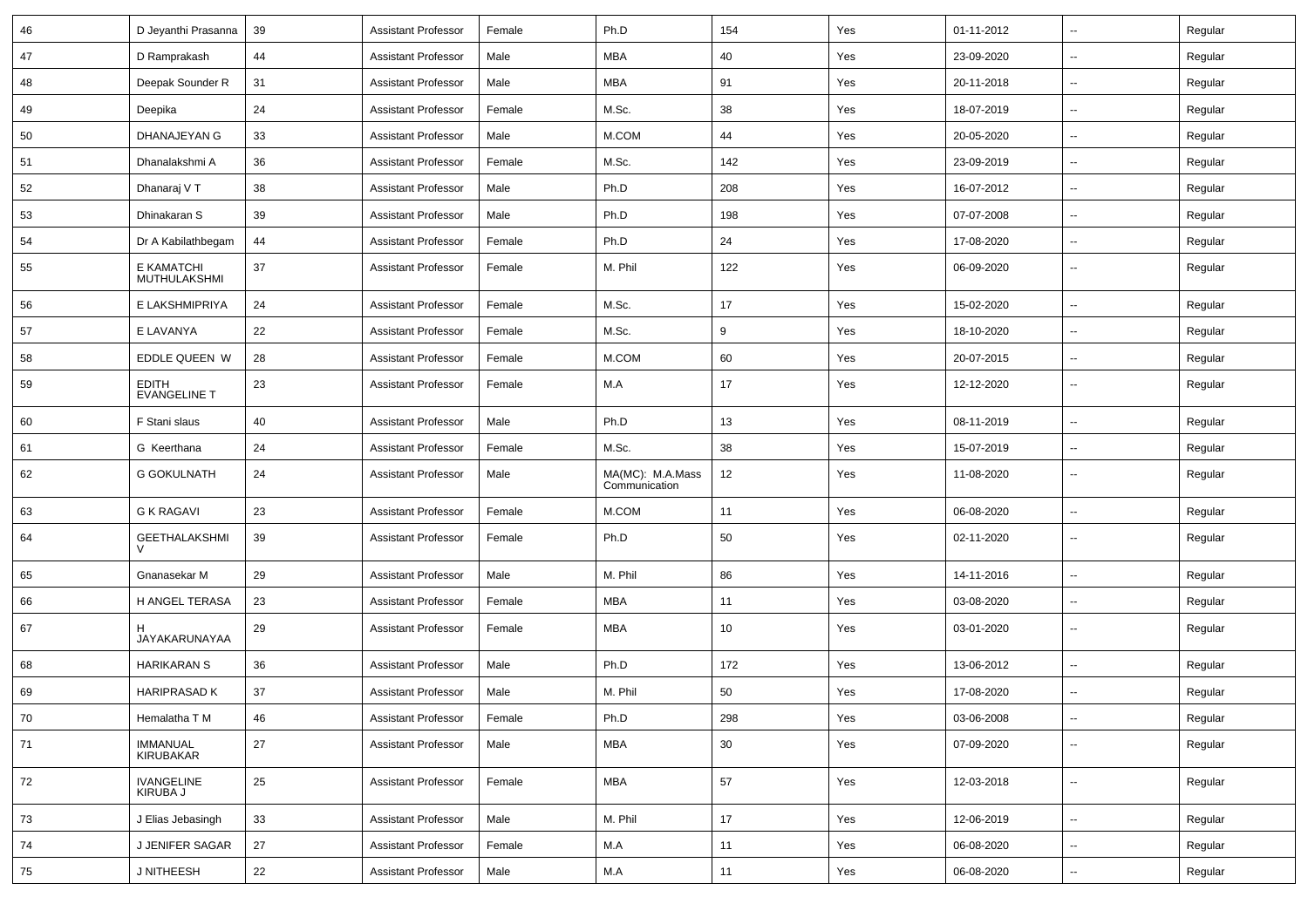| 76  | J ROSELIN<br>JENNIFER             | 25 | <b>Assistant Professor</b>                          | Female | M.A             | 11             | Yes | 23-08-2020 | $\overline{\phantom{a}}$ | Regular |
|-----|-----------------------------------|----|-----------------------------------------------------|--------|-----------------|----------------|-----|------------|--------------------------|---------|
| 77  | JAYABAL P                         | 36 | <b>Assistant Professor</b>                          | Male   | M. Phil         | 77             | Yes | 02-02-2015 | ⊷.                       | Regular |
| 78  | Juliana Gnanaselvi                | 40 | <b>Assistant Professor</b>                          | Female | Ph.D            | 178            | Yes | 23-12-2016 | −−                       | Regular |
| 79  | JYOTHI C J                        | 49 | <b>Assistant Professor</b>                          | Female | M.Sc.           | 20             | Yes | 01-06-2020 | -−                       | Regular |
| 80  | K Muthuramu                       | 27 | <b>Assistant Professor</b>                          | Male   | MBA             | 47             | Yes | 01-08-2020 | --                       | Regular |
| 81  | K PRABAVATHY                      | 36 | <b>Assistant Professor</b>                          | Female | Ph.D            | 65             | Yes | 12-03-2018 | --                       | Regular |
| 82  | K Prabhakaran                     | 29 | <b>Assistant Professor</b>                          | Male   | Ph.D            | 17             | Yes | 12-09-2019 | --                       | Regular |
| 83  | K Rajeshwari                      | 24 | <b>Assistant Professor</b>                          | Female | M.Sc.           | 18             | Yes | 03-08-2020 | $\sim$                   | Regular |
| 84  | K SARANYA                         | 33 | <b>Assistant Professor</b>                          | Female | Ph.D            | 118            | Yes | 04-08-2014 | $\sim$                   | Regular |
| 85  | K Shapna                          | 26 | <b>Assistant Professor</b>                          | Female | M.Sc.           | 42             | Yes | 08-01-2021 | --                       | Regular |
| 86  | K SRINIVASAN                      | 38 | <b>Assistant Professor</b>                          | Male   | M. Phil         | 77             | Yes | 01-09-2019 | $\overline{\phantom{a}}$ | Regular |
| 87  | Kalaivani T                       | 40 | <b>Assistant Professor</b>                          | Female | Ph.D            | 156            | Yes | 03-06-2019 | --                       | Regular |
| 88  | <b>KAMALAKANNAN K</b>             | 64 | <b>Assistant Professor</b>                          | Male   | M.A.(Economics) | 99             | Yes | 02-12-2019 | --                       | Regular |
| 89  | Kanimozhi C                       | 25 | <b>Assistant Professor</b>                          | Female | M.COM           | 42             | Yes | 20-05-2019 | $\sim$                   | Regular |
| 90  | KARTHICK RAJA M                   | 35 | <b>Assistant Professor</b>                          | Male   | MBA             | 156            | Yes | 21-06-2020 | −−                       | Regular |
| 91  | Kavitha S                         | 42 | <b>Assistant Professor</b>                          | Female | Ph.D            | 160            | Yes | 16-11-2016 | н.                       | Regular |
| 92  | KAYATHRI D                        | 32 | <b>Assistant Professor</b>                          | Female | M. Phil         | 20             | Yes | 02-11-2019 | ⊷.                       | Regular |
| 93  | KOUSALYA DEVI R                   | 42 | <b>Assistant Professor</b>                          | Female | M.A             | 20             | Yes | 01-04-2020 | --                       | Regular |
| 94  | <b>KPV Sabareesh</b>              | 40 | Dean / Principal /<br>Director / Vice<br>Chancellor | Male   | Ph.D            | 34             | Yes | 05-01-2021 |                          | Regular |
| 95  | Kunguma Priya M                   | 26 | <b>Assistant Professor</b>                          | Female | M.Sc.           | 70             | Yes | 31-03-2017 | --                       | Regular |
| 96  | M AKILLA                          | 26 | <b>Assistant Professor</b>                          | Female | M.COM           | 46             | Yes | 08-09-2020 | --                       | Regular |
| 97  | M GOPI                            | 32 | <b>Assistant Professor</b>                          | Male   | MBA             | 11             | Yes | 24-08-2020 | $\overline{\phantom{a}}$ | Regular |
| 98  | M Greeshma                        | 24 | <b>Assistant Professor</b>                          | Female | <b>NET</b>      | 15             | Yes | 25-08-2020 | −−                       | Regular |
| 99  | <b>M H MANIRAJ</b><br>PRABHU KEBA | 38 | <b>Assistant Professor</b>                          | Male   | M. Phil         | 78             | Yes | 06-01-2021 | -−                       | Regular |
| 100 | M Manju                           | 23 | <b>Assistant Professor</b>                          | Female | M.COM           | $\overline{5}$ | Yes | 11-02-2021 | ⊷                        | Regular |
| 101 | M MOHANA PRIYA                    | 29 | <b>Assistant Professor</b>                          | Female | M. Phil         | 57             | Yes | 09-02-2018 | ш.                       | Regular |
| 102 | M MOHANAPRIYA                     | 24 | <b>Assistant Professor</b>                          | Female | M.COM           | 11             | Yes | 06-08-2020 | $\overline{\phantom{a}}$ | Regular |
| 103 | M Mukesh                          | 32 | <b>Assistant Professor</b>                          | Male   | PGDM            | 131            | Yes | 02-08-2020 | $\overline{\phantom{a}}$ | Regular |
| 104 | M NAZREEN                         | 23 | <b>Assistant Professor</b>                          | Female | M.A             | 11             | Yes | 16-08-2020 | $\sim$                   | Regular |
| 105 | M Rathishesha                     | 29 | <b>Assistant Professor</b>                          | Male   | M.COM           | 15             | Yes | 02-11-2019 | Щ,                       | Regular |
| 106 | M Sangeetha                       | 25 | <b>Assistant Professor</b>                          | Female | M.Sc.           | 13             | Yes | 02-12-2020 | ⊶.                       | Regular |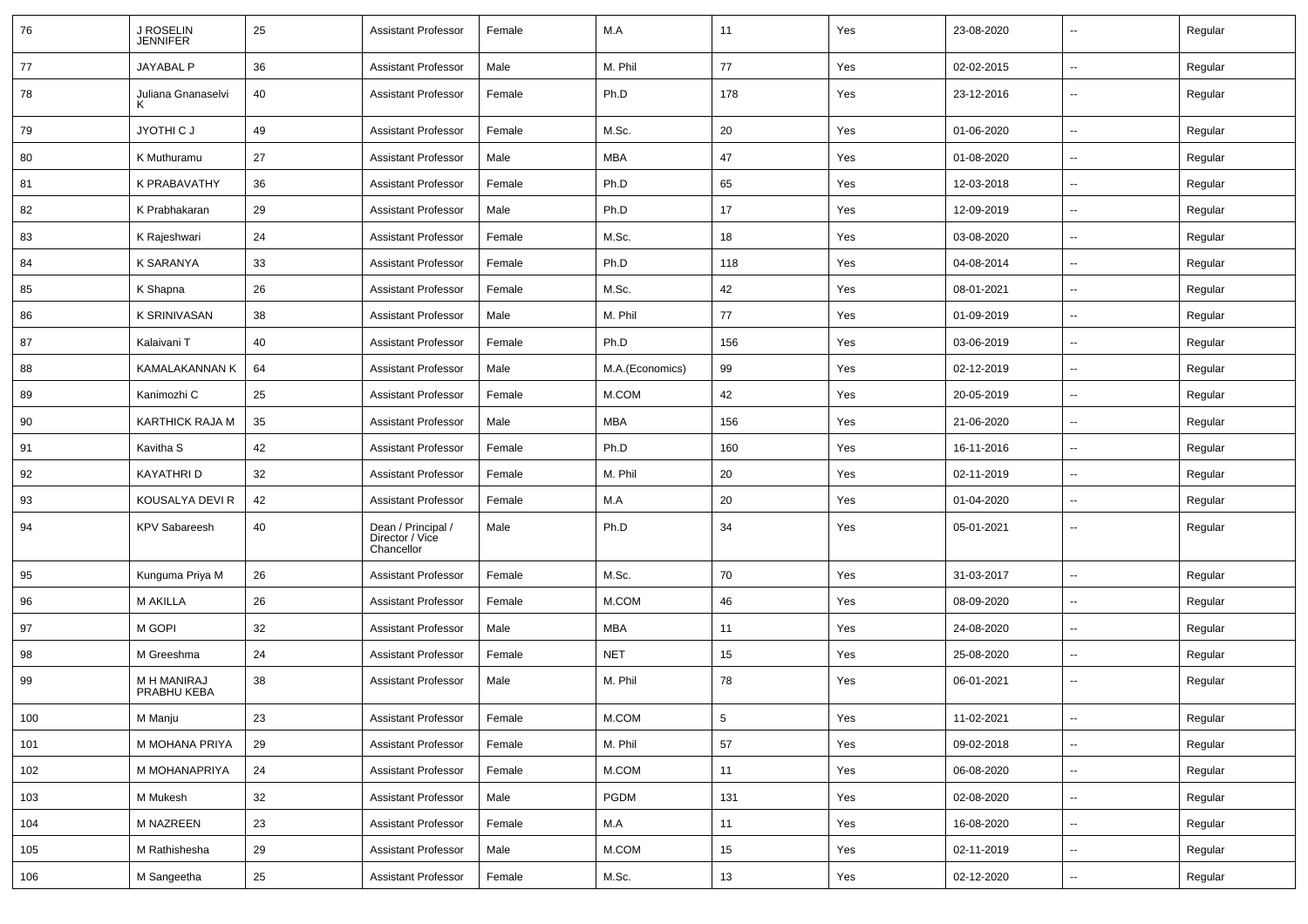| 107 | M Sivagama Sundari                   | 27 | <b>Assistant Professor</b>                          | Female | M.COM      | 11             | Yes | 06-08-2020 | $\overline{\phantom{a}}$ | Regular |
|-----|--------------------------------------|----|-----------------------------------------------------|--------|------------|----------------|-----|------------|--------------------------|---------|
| 108 | M SUMAIYA                            | 24 | <b>Assistant Professor</b>                          | Female | M.Sc.      | 10             | Yes | 28-09-2020 | $\overline{\phantom{a}}$ | Regular |
| 109 | <b>MAANI MEBEL M</b>                 | 36 | <b>Assistant Professor</b>                          | Male   | Ph.D       | 20             | Yes | 02-12-2019 | --                       | Regular |
| 110 | Madan A Sendhil                      | 48 | Dean / Principal /<br>Director / Vice<br>Chancellor | Male   | Ph.D       | 274            | Yes | 01-03-2003 | --                       | Regular |
| 111 | <b>MAHESH</b><br><b>BALAKRISHNAN</b> | 50 | <b>Assistant Professor</b>                          | Male   | <b>MBA</b> | 66             | Yes | 09-04-2018 | --                       | Regular |
| 112 | <b>MALLIKA S</b>                     | 37 | <b>Assistant Professor</b>                          | Female | Ph.D       | 70             | Yes | 20-04-2015 | $\overline{\phantom{a}}$ | Regular |
| 113 | MANIMEGALAI                          | 41 | <b>Assistant Professor</b>                          | Female | Ph.D       | 64             | Yes | 05-02-2018 | --                       | Regular |
| 114 | Manimegalai R                        | 40 | <b>Assistant Professor</b>                          | Female | M. Phil    | 120            | Yes | 25-05-2015 | $\overline{\phantom{a}}$ | Regular |
| 115 | <b>MINU TANDON</b>                   | 29 | <b>Assistant Professor</b>                          | Female | M.Sc.      | 59             | Yes | 30-08-2020 | $\sim$                   | Regular |
| 116 | MohanaPriya B                        | 33 | <b>Assistant Professor</b>                          | Female | M. Phil    | 82             | Yes | 10-05-2019 | н.                       | Regular |
| 117 | MOHANASUDHAN<br>M                    | 33 | <b>Assistant Professor</b>                          | Male   | M.A        | 8              | Yes | 08-01-2021 | $\overline{\phantom{a}}$ | Regular |
| 118 | MohanaSundari                        | 25 | <b>Assistant Professor</b>                          | Female | M.Sc.      | 44             | Yes | 12-01-2017 | $\overline{\phantom{a}}$ | Regular |
| 119 | N Bhuvaneswari                       | 32 | <b>Assistant Professor</b>                          | Female | Ph.D       | 113            | Yes | 18-11-2020 | $\overline{\phantom{a}}$ | Regular |
| 120 | N GANAPATHIRAM                       | 23 | <b>Assistant Professor</b>                          | Male   | M.Sc.      | 8              | Yes | 22-11-2020 | $\overline{\phantom{a}}$ | Regular |
| 121 | N GOWRI                              | 25 | <b>Assistant Professor</b>                          | Female | M.A        | 11             | Yes | 06-08-2020 | $\overline{\phantom{a}}$ | Regular |
| 122 | N R Nithya                           | 32 | <b>Assistant Professor</b>                          | Female | M. Phil    | 116            | Yes | 27-05-2019 | $\overline{\phantom{a}}$ | Regular |
| 123 | N S<br>PRIYADHARSHINI                | 22 | <b>Assistant Professor</b>                          | Female | M.Sc.      | 10             | Yes | 06-09-2020 | ⊷.                       | Regular |
| 124 | N SUMA                               | 24 | <b>Assistant Professor</b>                          | Female | <b>MCA</b> | 8              | Yes | 22-11-2020 | ⊷.                       | Regular |
| 125 | Nagajothi                            | 32 | <b>Assistant Professor</b>                          | Female | M. Phil    | 64             | Yes | 27-05-2019 | $\overline{\phantom{a}}$ | Regular |
| 126 | <b>NANDHINI R</b>                    | 29 | <b>Assistant Professor</b>                          | Female | M. Phil    | 30             | Yes | 11-06-2019 | --                       | Regular |
| 127 | <b>NELSON</b><br>ABIMANYU J          | 33 | <b>Assistant Professor</b>                          | Male   | M.Sc.      | 30             | Yes | 01-11-2019 | -−                       | Regular |
| 128 | NITHYANANDHAM<br>M                   | 34 | <b>Assistant Professor</b>                          | Male   | MBA        | 40             | Yes | 28-06-2020 | --                       | Regular |
| 129 | P Ajay kumar                         | 33 | <b>Assistant Professor</b>                          | Male   | <b>MBA</b> | 13             | Yes | 08-11-2019 | -−                       | Regular |
| 130 | P CHANDRABOSE                        | 27 | Assistant Professor                                 | Male   | Ph.D       | 55             | Yes | 01-04-2020 |                          | Regular |
| 131 | P Jayalakshmi                        | 46 | <b>Assistant Professor</b>                          | Female | Ph.D       | 199            | Yes | 29-01-2021 | $\sim$                   | Regular |
| 132 | P K A CHITRA                         | 41 | Assistant Professor                                 | Female | Ph.D       | 200            | Yes | 07-09-2020 | $\sim$                   | Regular |
| 133 | P KAVIYA                             | 22 | <b>Assistant Professor</b>                          | Female | M.Sc.      | $\overline{7}$ | Yes | 10-12-2020 | $\sim$                   | Regular |
| 134 | P RAMESH                             | 31 | <b>Assistant Professor</b>                          | Male   | Ph.D       | 10             | Yes | 06-09-2020 | $\sim$                   | Regular |
| 135 | P SASIKUMAR                          | 22 | <b>Assistant Professor</b>                          | Male   | $M.$ COM   | 11             | Yes | 06-08-2020 | $\sim$                   | Regular |
| 136 | P SRINIVASAN                         | 33 | <b>Assistant Professor</b>                          | Male   | Ph.D       | 66             | Yes | 12-03-2018 | $\sim$                   | Regular |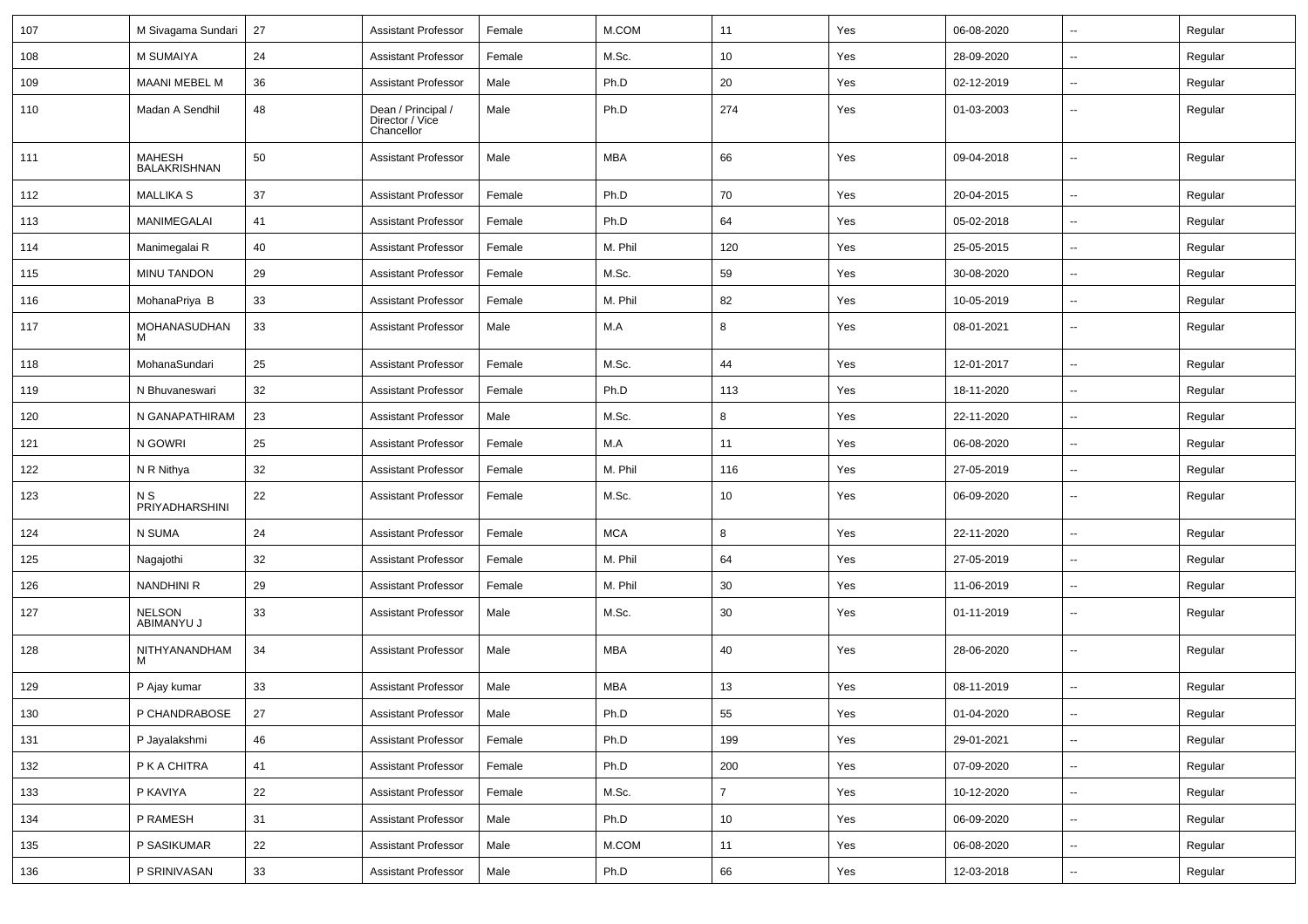| 137 | P SUKUMAR                  | 30 | <b>Assistant Professor</b>                          | Male   | M. Phil                     | 10              | Yes | 06-09-2020 | $\overline{\phantom{a}}$ | Regular |
|-----|----------------------------|----|-----------------------------------------------------|--------|-----------------------------|-----------------|-----|------------|--------------------------|---------|
| 138 | Parameswari N              | 44 | <b>Assistant Professor</b>                          | Female | Ph.D                        | 230             | Yes | 13-07-2006 | ⊷.                       | Regular |
| 139 | Parimala R                 | 44 | <b>Assistant Professor</b>                          | Female | Ph.D                        | 64              | Yes | 21-03-2012 | $\overline{\phantom{a}}$ | Regular |
| 140 | <b>PONMANI</b>             | 25 | <b>Assistant Professor</b>                          | Female | <b>MBA</b>                  | 60              | Yes | 09-04-2018 | --                       | Regular |
| 141 | Prakash A                  | 23 | <b>Assistant Professor</b>                          | Male   | MBA                         | 30              | Yes | 02-05-2019 | --                       | Regular |
| 142 | PRAKASH R                  | 35 | <b>Assistant Professor</b>                          | Male   | M. Phil                     | 106             | Yes | 03-09-2012 | $\overline{\phantom{a}}$ | Regular |
| 143 | PRIYA D                    | 32 | <b>Assistant Professor</b>                          | Female | M.A                         | 40              | Yes | 09-04-2020 | $\overline{\phantom{a}}$ | Regular |
| 144 | Priya v                    | 39 | <b>Assistant Professor</b>                          | Female | M.Sc.                       | 100             | Yes | 27-05-2015 | ⊷.                       | Regular |
| 145 | Priyadharshini M           | 24 | <b>Assistant Professor</b>                          | Female | M.COM                       | 42              | Yes | 10-05-2019 | $\overline{\phantom{a}}$ | Regular |
| 146 | Priyanka S                 | 26 | <b>Assistant Professor</b>                          | Female | M.Sc.                       | 60              | Yes | 28-12-2016 | --                       | Regular |
| 147 | R Pavithra                 | 24 | <b>Assistant Professor</b>                          | Female | M.Sc.                       | 18              | Yes | 19-08-2020 | --                       | Regular |
| 148 | R Anaswara                 | 26 | <b>Assistant Professor</b>                          | Female | M.Sc.                       | 14              | Yes | 02-11-2020 | $\overline{\phantom{a}}$ | Regular |
| 149 | R Anisha                   | 23 | <b>Assistant Professor</b>                          | Female | M.A                         | 13              | Yes | 11-12-2020 | $\overline{\phantom{a}}$ | Regular |
| 150 | R HARIHARAN                | 33 | <b>Assistant Professor</b>                          | Male   | <b>MBA</b>                  | 67              | Yes | 26-03-2018 | ⊷.                       | Regular |
| 151 | R KAVITHA                  | 46 | <b>Assistant Professor</b>                          | Female | Ph.D                        | 142             | Yes | 03-09-2020 | $\overline{\phantom{a}}$ | Regular |
| 152 | R Manikam                  | 42 | Associate Professor                                 | Male   | Ph.D                        | 207             | Yes | 02-06-2003 | --                       | Regular |
| 153 | R Manikandan               | 23 | <b>Assistant Professor</b>                          | Male   | M.Sc.                       | 8               | Yes | 18-11-2020 | --                       | Regular |
| 154 | R Manochitra               | 22 | <b>Assistant Professor</b>                          | Female | M.A                         | 6               | Yes | 21-01-2021 | $\overline{\phantom{a}}$ | Regular |
| 155 | R Muralidharan             | 42 | Dean / Principal /<br>Director / Vice<br>Chancellor | Male   | Ph.D                        | 260             | Yes | 02-01-2014 | $\overline{\phantom{a}}$ | Regular |
| 156 | R Palanisamy               | 39 | <b>Assistant Professor</b>                          | Male   | Ph.D                        | 178             | Yes | 02-09-2019 | --                       | Regular |
| 157 | R Pandeeswari              | 32 | <b>Assistant Professor</b>                          | Female | Ph.D                        | 13              | Yes | 24-12-2019 | $\overline{\phantom{a}}$ | Regular |
| 158 | R SHANMUGA<br><b>PRIYA</b> | 22 | <b>Assistant Professor</b>                          | Female | MJ: Master of<br>Journalism | 10 <sup>°</sup> | Yes | 27-09-2020 | ⊷.                       | Regular |
| 159 | R SOUNDARYA                | 25 | <b>Assistant Professor</b>                          | Female | M.A                         | 11              | Yes | 06-08-2020 | ⊷.                       | Regular |
| 160 | R T LAVANYA                | 23 | <b>Assistant Professor</b>                          | Female | M.COM                       | 17              | Yes | 01-02-2020 | --                       | Regular |
| 161 | RADHA R                    | 38 | <b>Assistant Professor</b>                          | Female | M.A                         | 60              | Yes | 01-06-2015 |                          | Regular |
| 162 | Raja S                     | 40 | Assistant Professor                                 | Male   | M. Phil                     | 207             | Yes | 02-06-2008 | Щ,                       | Regular |
| 163 | Rajalakshmi M              | 33 | <b>Assistant Professor</b>                          | Female | Ph.D                        | 73              | Yes | 20-05-2019 | ц.                       | Regular |
| 164 | Rajbalaji D                | 36 | <b>Assistant Professor</b>                          | Male   | Ph.D                        | 192             | Yes | 18-06-2012 | $\overline{\phantom{a}}$ | Regular |
| 165 | RAJESH R                   | 34 | <b>Assistant Professor</b>                          | Male   | Ph.D                        | 52              | Yes | 12-02-2020 | $\sim$                   | Regular |
| 166 | Rajeswari G                | 25 | <b>Assistant Professor</b>                          | Female | M.COM                       | 58              | Yes | 03-05-2019 | $\overline{\phantom{a}}$ | Regular |
| 167 | Raji S                     | 39 | <b>Assistant Professor</b>                          | Female | <b>MCA</b>                  | 59              | Yes | 07-01-2019 | $\overline{\phantom{a}}$ | Regular |
| 168 | RANJITH KUMAR R            | 37 | <b>Assistant Professor</b>                          | Male   | Ph.D                        | $50\,$          | Yes | 02-11-2020 | −−                       | Regular |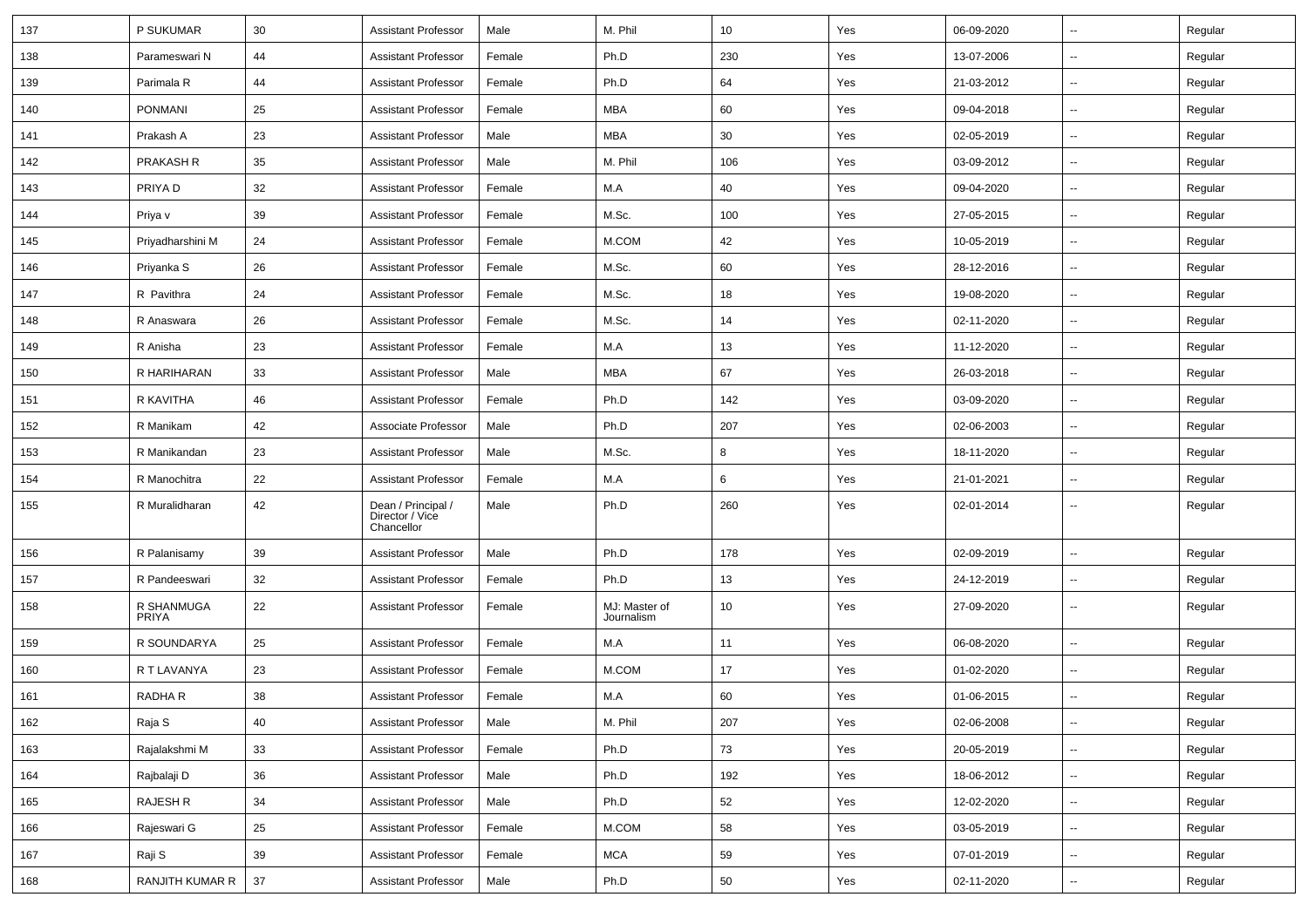| 169 | Renuka K            | 39     | <b>Assistant Professor</b>                          | Female | Ph.D       | 228            | Yes | 06-06-2011 | $\overline{\phantom{a}}$ | Regular |
|-----|---------------------|--------|-----------------------------------------------------|--------|------------|----------------|-----|------------|--------------------------|---------|
| 170 | Romeo M             | 25     | <b>Assistant Professor</b>                          | Male   | M. Phil    | 42             | Yes | 10-05-2019 | $\sim$                   | Regular |
| 171 | ROOBAN BABU G       | 34     | <b>Assistant Professor</b>                          | Male   | M.Sc.      | 20             | Yes | 01-11-2019 | --                       | Regular |
| 172 | S ABINAYA           | 27     | <b>Assistant Professor</b>                          | Female | M. Phil    | 20             | Yes | 06-09-2020 | -−                       | Regular |
| 173 | S JANANI            | 25     | <b>Assistant Professor</b>                          | Female | M.COM      | 17             | Yes | 10-02-2020 | $\overline{\phantom{a}}$ | Regular |
| 174 | S Kathiresan        | 27     | <b>Assistant Professor</b>                          | Male   | M. Phil    | 13             | Yes | 22-01-2021 | -−                       | Regular |
| 175 | S KRISHNA KUMAR     | 35     | <b>Assistant Professor</b>                          | Male   | Ph.D       | 96             | Yes | 02-06-2014 | $\sim$                   | Regular |
| 176 | S Maheswari         | 23     | <b>Assistant Professor</b>                          | Female | M.Sc.      | 31             | Yes | 02-08-2020 | ⊷.                       | Regular |
| 177 | S N Suresh          | 42     | Dean / Principal /<br>Director / Vice<br>Chancellor | Male   | Ph.D       | 114            | Yes | 03-06-2019 | --                       | Regular |
| 178 | S NAJUMUDEEN        | 32     | <b>Assistant Professor</b>                          | Male   | <b>MBA</b> | 99             | Yes | 16-09-2020 | ⊷.                       | Regular |
| 179 | S RAJESWARI         | 44     | <b>Assistant Professor</b>                          | Female | Ph.D       | 163            | Yes | 06-12-2020 | -−                       | Regular |
| 180 | S Ramesh            | 26     | <b>Assistant Professor</b>                          | Male   | M.Ed       | $\overline{7}$ | Yes | 29-01-2021 | $\overline{\phantom{a}}$ | Regular |
| 181 | S SUGANYA           | 31     | <b>Assistant Professor</b>                          | Female | Ph.D       | 20             | Yes | 07-04-2020 | $\overline{a}$           | Regular |
| 182 | S SYED<br>SHAJAHAAN | 37     | Associate Professor                                 | Male   | Ph.D       | 140            | Yes | 03-06-2013 | --                       | Regular |
| 183 | S Varsha Varthini   | 26     | <b>Assistant Professor</b>                          | Female | M. Phil    | 16             | Yes | 21-01-2021 | $\sim$                   | Regular |
| 184 | S Violet Beaulah    | 36     | <b>Assistant Professor</b>                          | Female | <b>SET</b> | 85             | Yes | 28-12-2019 | $\sim$                   | Regular |
| 185 | Sajeeth Kumar G     | 36     | <b>Assistant Professor</b>                          | Male   | Ph.D       | 119            | Yes | 01-02-2019 | ⊷.                       | Regular |
| 186 | Sakthivel K P       | 31     | <b>Assistant Professor</b>                          | Male   | <b>MCA</b> | 60             | Yes | 04-04-2017 | --                       | Regular |
| 187 | SALMA NAZEEM S      | 31     | <b>Assistant Professor</b>                          | Female | M.A        | 20             | Yes | 01-04-2020 | -−                       | Regular |
| 188 | Sangeetha R         | 30     | <b>Assistant Professor</b>                          | Female | <b>MBA</b> | 92             | Yes | 25-03-2015 | $\overline{\phantom{a}}$ | Regular |
| 189 | Santhiya A          | 30     | <b>Assistant Professor</b>                          | Female | M.COM      | 118            | Yes | 08-06-2015 | -−                       | Regular |
| 190 | Santhosh Kumar B    | 37     | <b>Assistant Professor</b>                          | Male   | Ph.D       | 190            | Yes | 16-08-2016 | $\sim$                   | Regular |
| 191 | Saranya B           | 33     | <b>Assistant Professor</b>                          | Female | Ph.D       | 82             | Yes | 18-06-2018 | ⊷.                       | Regular |
| 192 | Saranya S           | 32     | <b>Assistant Professor</b>                          | Female | M. Phil    | 92             | Yes | 23-12-2016 | -−                       | Regular |
| 193 | SARDARKHAN B        | 39     | <b>Assistant Professor</b>                          | Male   | M. Phil    | 30             | Yes | 02-11-2020 | -−                       | Regular |
| 194 | Sargurunathan K     | $30\,$ | <b>Assistant Professor</b>                          | Male   | M.Sc.      | 120            | Yes | 01-12-2014 | Ц.                       | Regular |
| 195 | Saroja Devi R       | 25     | Assistant Professor                                 | Female | M.COM      | 58             | Yes | 06-06-2018 | $\sim$                   | Regular |
| 196 | SATHISH KUMAR R     | 32     | <b>Assistant Professor</b>                          | Male   | <b>MBA</b> | 120            | Yes | 23-07-2019 | н.                       | Regular |
| 197 | SATHISH KUMAR R     | 34     | <b>Assistant Professor</b>                          | Female | M. Phil    | 30             | Yes | 02-11-2019 | $\overline{\phantom{a}}$ | Regular |
| 198 | Sathishanandan V    | 37     | Assistant Professor                                 | Male   | Ph.D       | 176            | Yes | 18-02-2019 | $\sim$                   | Regular |
| 199 | Sathishkumar R      | 34     | <b>Assistant Professor</b>                          | Male   | M. Phil    | 66             | Yes | 05-02-2018 | $\sim$                   | Regular |
| 200 | Sathiya M           | $33\,$ | <b>Assistant Professor</b>                          | Female | M. Phil    | 73             | Yes | 22-05-2017 | $\sim$                   | Regular |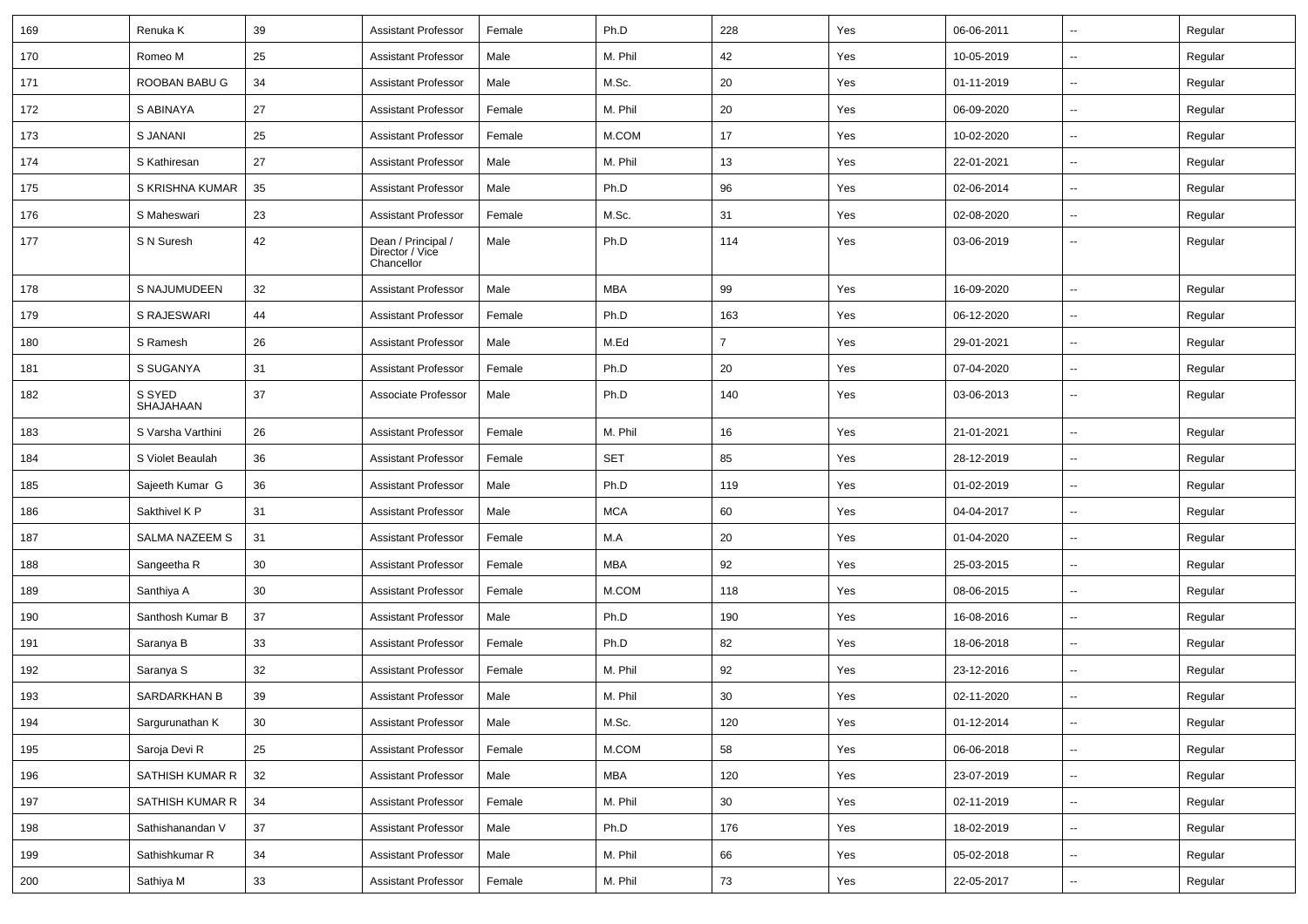| 201 | SATHIYA PRIYA D           | 26 | <b>Assistant Professor</b> | Female | M.COM                       | 18             | Yes | 30-11-2020 | $\overline{\phantom{a}}$ | Regular |
|-----|---------------------------|----|----------------------------|--------|-----------------------------|----------------|-----|------------|--------------------------|---------|
| 202 | Sathyakala                | 40 | <b>Assistant Professor</b> | Female | Ph.D                        | 162            | Yes | 01-06-2016 | ⊷.                       | Regular |
| 203 | SELVAKUMAR A              | 39 | <b>Assistant Professor</b> | Male   | Ph.D                        | 120            | Yes | 02-12-2020 | Ξ.                       | Regular |
| 204 | Senthilkumar R            | 47 | <b>Assistant Professor</b> | Male   | Ph.D                        | 94             | Yes | 15-04-2014 | $\overline{\phantom{a}}$ | Regular |
| 205 | <b>SHA SHOWMIYA</b>       | 23 | <b>Assistant Professor</b> | Female | M.Sc.                       | $\overline{7}$ | Yes | 08-12-2020 | -−                       | Regular |
| 206 | SHANMUGARAJ G             | 31 | <b>Assistant Professor</b> | Male   | Ph.D                        | 10             | Yes | 30-11-2020 | Щ,                       | Regular |
| 207 | SHANTHINI SARA<br>D       | 32 | <b>Assistant Professor</b> | Female | Ph.D                        | 11             | Yes | 01-08-2020 | ⊷.                       | Regular |
| 208 | Shiney nirmala            | 25 | <b>Assistant Professor</b> | Female | M.COM                       | 15             | Yes | 02-11-2020 | Ξ.                       | Regular |
| 209 | Shiney P                  | 26 | <b>Assistant Professor</b> | Female | M. Phil                     | 72             | Yes | 04-12-2018 | ⊷.                       | Regular |
| 210 | Shylaja S                 | 31 | <b>Assistant Professor</b> | Female | Ph.D                        | 132            | Yes | 18-05-2015 | $\sim$                   | Regular |
| 211 | Sindhu M                  | 31 | <b>Assistant Professor</b> | Female | M.Sc.                       | 118            | Yes | 27-05-2019 | $\overline{\phantom{a}}$ | Regular |
| 212 | Sindhuja                  | 34 | <b>Assistant Professor</b> | Female | <b>MBA</b>                  | 41             | Yes | 05-09-2018 | $\overline{\phantom{a}}$ | Regular |
| 213 | SINGU B H                 | 36 | <b>Assistant Professor</b> | Male   | Ph.D                        | 190            | Yes | 25-06-2012 | $\overline{\phantom{a}}$ | Regular |
| 214 | Sivaganesan S             | 43 | <b>Assistant Professor</b> | Male   | Ph.D                        | 243            | Yes | 23-12-2016 | $\sim$                   | Regular |
| 215 | Soundharya S              | 25 | <b>Assistant Professor</b> | Female | M.Sc.                       | 60             | Yes | 13-05-2016 | ⊷.                       | Regular |
| 216 | Sri Raja Priya S          | 30 | <b>Assistant Professor</b> | Female | M.Sc.                       | 98             | Yes | 05-05-2016 | Ξ.                       | Regular |
| 217 | Sridhar                   | 37 | Professor                  | Male   | Ph.D                        | 76             | Yes | 23-02-2017 | $\overline{\phantom{a}}$ | Regular |
| 218 | Subhashini S              | 47 | Associate Professor        | Female | Ph.D                        | 92             | Yes | 23-02-2017 | $\overline{\phantom{a}}$ | Regular |
| 219 | Suraj                     | 31 | <b>Assistant Professor</b> | Male   | M.E.                        | 71             | Yes | 23-02-2017 | $\overline{\phantom{a}}$ | Regular |
| 220 | Swathi <sub>S</sub>       | 29 | <b>Assistant Professor</b> | Female | M. Phil                     | 104            | Yes | 03-02-2015 | $\sim$                   | Regular |
| 221 | T J RAJU                  | 30 | <b>Assistant Professor</b> | Male   | MJ: Master of<br>Journalism | 75             | Yes | 10-06-2015 | ⊷.                       | Regular |
| 222 | T PRATHEEP                | 36 | <b>Assistant Professor</b> | Male   | Ph.D                        | 46             | Yes | 01-12-2020 | ⊷.                       | Regular |
| 223 | TA ARCHANA                | 25 | <b>Assistant Professor</b> | Female | M.COM                       | 12             | Yes | 06-07-2020 | Ξ.                       | Regular |
| 224 | <b>TAMILSELVI D</b>       | 38 | <b>Assistant Professor</b> | Female | M.Sc.                       | 121            | Yes | 20-06-2011 | --                       | Regular |
| 225 | Tamilselvi T              | 38 | <b>Assistant Professor</b> | Female | Ph.D                        | 149            | Yes | 01-06-2016 | $\overline{\phantom{a}}$ | Regular |
| 226 | <b>TANUSHREE</b><br>DUTTA | 31 | Assistant Professor        | Female | ${\sf MBA}$                 | 96             | Yes | 06-07-2020 |                          | Regular |
| 227 | U RAHUL                   | 35 | <b>Assistant Professor</b> | Male   | Ph.D                        | 48             | Yes | 29-11-2020 | $\sim$                   | Regular |
| 228 | Uma Maheswari D           | 35 | <b>Assistant Professor</b> | Female | Ph.D                        | 160            | Yes | 13-07-2015 | $\sim$                   | Regular |
| 229 | <b>UMAVATHI V</b>         | 34 | <b>Assistant Professor</b> | Female | MBA                         | 40             | Yes | 25-07-2018 | $\sim$                   | Regular |
| 230 | Uthaya Geetha D           | 29 | <b>Assistant Professor</b> | Female | M. Phil                     | 85             | Yes | 15-11-2016 | $\overline{\phantom{a}}$ | Regular |
| 231 | Uthiramoorthy A           | 43 | <b>Assistant Professor</b> | Male   | Ph.D                        | 219            | Yes | 02-06-2008 | $\overline{\phantom{a}}$ | Regular |
| 232 | V PRIYANKA                | 21 | <b>Assistant Professor</b> | Female | M.A.(Economics)             | 11             | Yes | 06-08-2020 | −−                       | Regular |